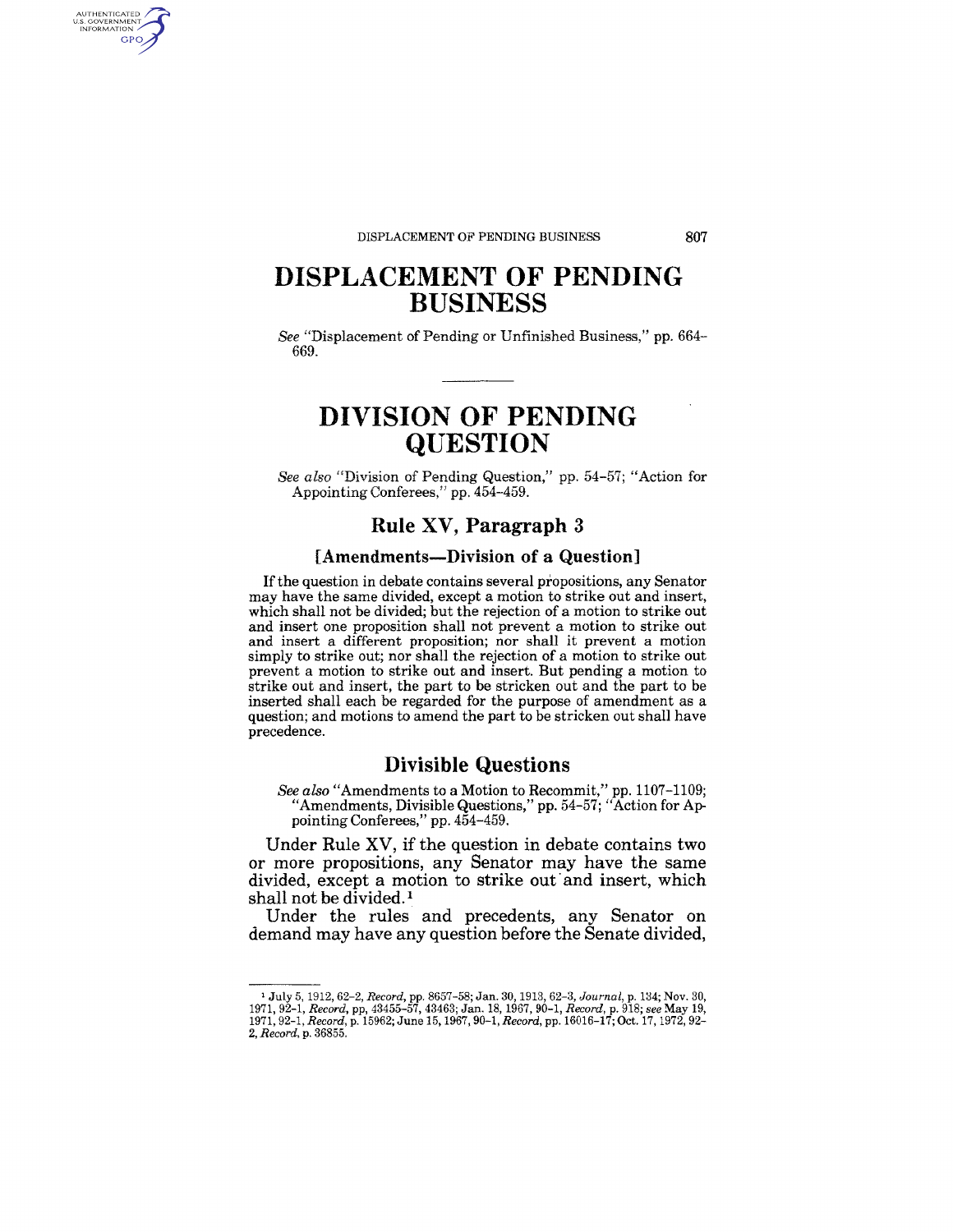#### 808 SENATE PROCEDURE

when it is susceptible of division,<sup>2</sup> including resolutions,<sup>3</sup> or amendments involving two or more parts,<sup>4</sup> or an amendment containing two separate and distinct propositions or two separate unrelated subjects,<sup>5</sup> or a motion to strike out two sections of a bill; <sup>6</sup> and such questions may be divided at the request of any Senator, even though the yeas and nays have been ordered thereon; 7 but to be susceptible of division each part proposed to be divided must be able to stand alone so that if one part is eliminated the other part would be able to stand on its own.

An amendment that inserts several new sections in a bill may be divided wherever susceptible of division at the option of any Senator. 8

A request for a division of a question is not in order except by unanimous consent until that question is pending before the Senate. 9

A Senate resolution consisting of two separate provisions is divisible.<sup>10</sup>

If a resolution is divided, under Rule XV, paragraph 3, into two parts, the first part would be voted upon first followed by a vote on the second part. If both parts were agreed to, neither part would be open to amendment. In the opinion of the Chair, an additional proviso would be in order at the end of the resolution. 11

If a resolution is pending before the Senate which is divisible into two parts and a demand is made for a division of the question under Rule XV, even though the original resolution had been modified under the direction of the committee into two separate resolves, the demand for a division of each resolve if divisible would still be applica $ble.$ <sup>12</sup>

When the Senate considers a resolution and a demand is made for a division of all parts, each part is voted on separately, *ad seriatim,* but each part is open to amendment before a final vote is taken thereon, and if each part

<sup>2</sup>Nov. 19, 1970,91-2, *Record,* pp. 38097, 38132-34; *see* May 21,1968,90-2, *Record,* pp. 14156-57; June 15, 1967, 90-1, *Record,* pp. 16016-17; Oct. 5, 1977, 95-1, *Record,* pp. 32405-10. 3 *See* June 22, 1967,90-1, *Record,* pp. 16988-89, 16991-92.

<sup>&</sup>lt;sup>4</sup> See July 21, 1965, 89–1, *Record*, p. 17763.<br><sup>5</sup> Feb. 5, 1964, 88–2, *Record*, p. 2071; Aug. 8, 1962, 87–2, *Record*, pp. 15907, 15929.<br><sup>6</sup> Dec. 9, 1970, 91–2, *Record*, p. 2005.<br><sup>7</sup> See Mar. 6, 1968, 90–2, *Record*, p

<sup>°</sup> *See* May 21, 1968, 90–2, *Record, pp. 14156–57.*<br>1º Mar. 23, 1942, 77–2, *Record, p. 2*791; June 15, 1967, 90–1, *Record, pp. 16016–17.*<br>1º June 22, 1967, 90–1, *Record, pp.* 16996, 16988–89, 16991–92.<br>1º June 22, 1967,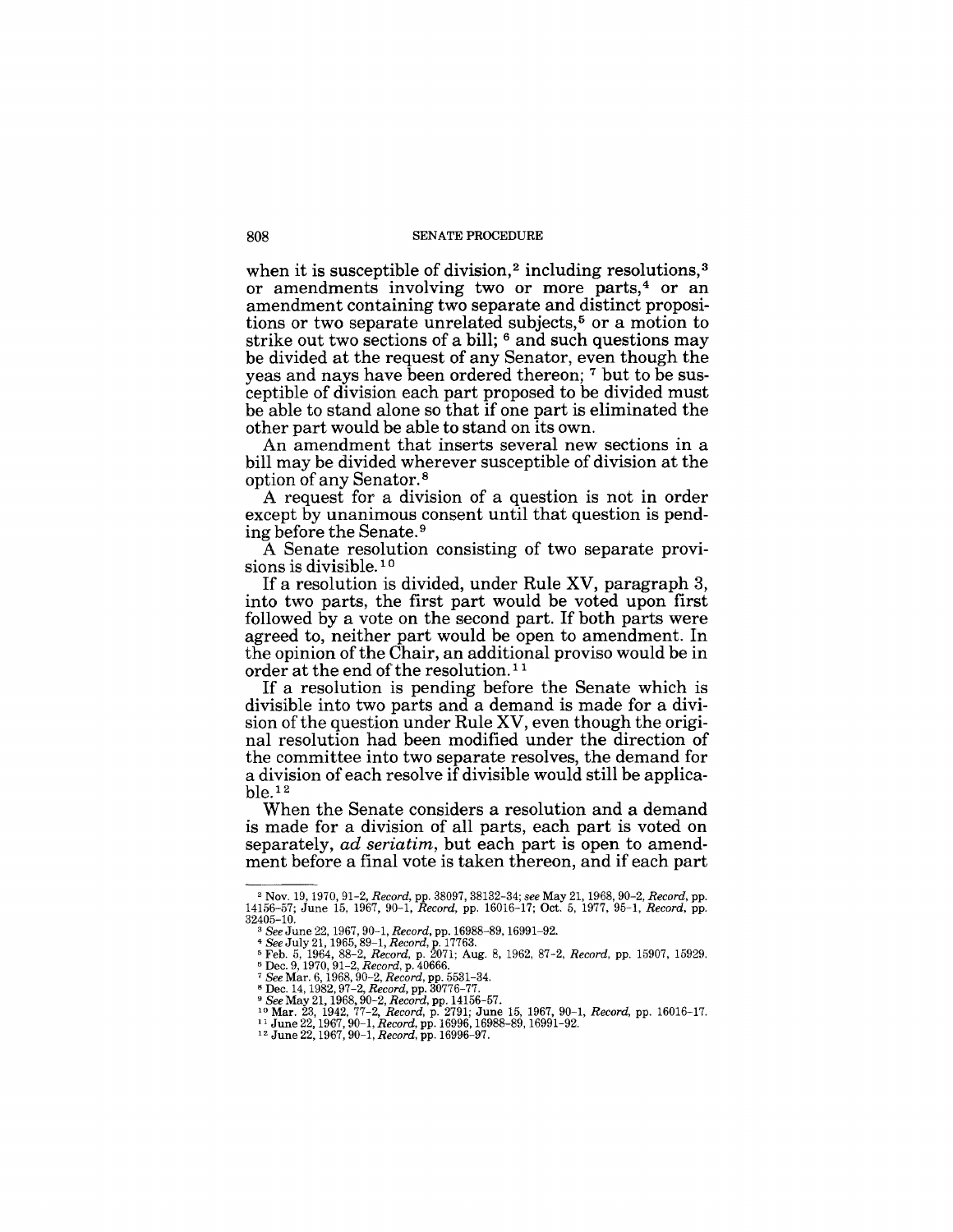is adopted with or without amendment there is no need for a final vote on the resolution as amended unless additional sections at the end of the resolution are added. <sup>13</sup>

When a question is divided, the consideration of each part and vote thereon come on the first part first, as amended if amended; or, if an amendment, in the order in which the whole amendment is printed, as amended if amended;  $^{14}$  and then on the next part;  $^{15}$  but the order for the consideration of each part and vote thereon could be changed by unanimous consent; 16 and if a request for unanimous consent to change the order of consideration is objected to and no action has been taken on the amendment, the amendment could be withdrawn by the proposer and then offered in parts.<sup>17</sup>

Unanimous consent can be granted when the division of a question is demanded that all amendments to both the first and the second part of a proposition be disposed of before the Senate proceeds to vote on either part. This would require unanimous consent, however, since it is necessary to get an agreement to make any exceptions from the general rule. 18

After a division is ordered on a proposal, amendments are in order to the first part and the Senate continues to work on the first part until it is finally disposed of; after which amendments would be in order to the second part and when no further amendments are offered, a vote would occur on the second part.<sup>19</sup>

When a pending question has been divided into two parts, a motion to table both parts in one motion would not be in order but a motion to table the whole bill would be in order and if it were agreed to that action would carry both parts of the amendment with it.20

If the division of a question of a pending amendment has been demanded, and it is divisible, a motion to table could not then be made to apply to the whole amendment

<sup>13</sup>*See* June 19, 1975, 94-1, *Record,* pp.19726-28.

<sup>&</sup>lt;sup>14</sup> Nov. 20, 1971, 92-1, Record, pp. 42532-35; June 15, 1967, 90-1, Record, p. 16115; see also p. 16361; see May 19, 1971, 92-1, Record, p. 15962.

<sup>&</sup>lt;sup>16</sup> Aug. 4, 1971, 92–1, *Record*, p. 29296; June 15, 1967, 90–1, *Record*, p. 16115.<br><sup>17</sup> *See* Aug. 4, 1971, 92–1, *Record*, p. 29296.<br><sup>18</sup> Nov. 30, 1971, 92–1, *Record*, pp. 43455–57, 43463.<br><sup>19</sup> Nov. 20, 1971, 92–1, *R* 

<sup>57,43463. 20</sup> May 1, 1974, 93-2, *Record,* pp. 12618-19.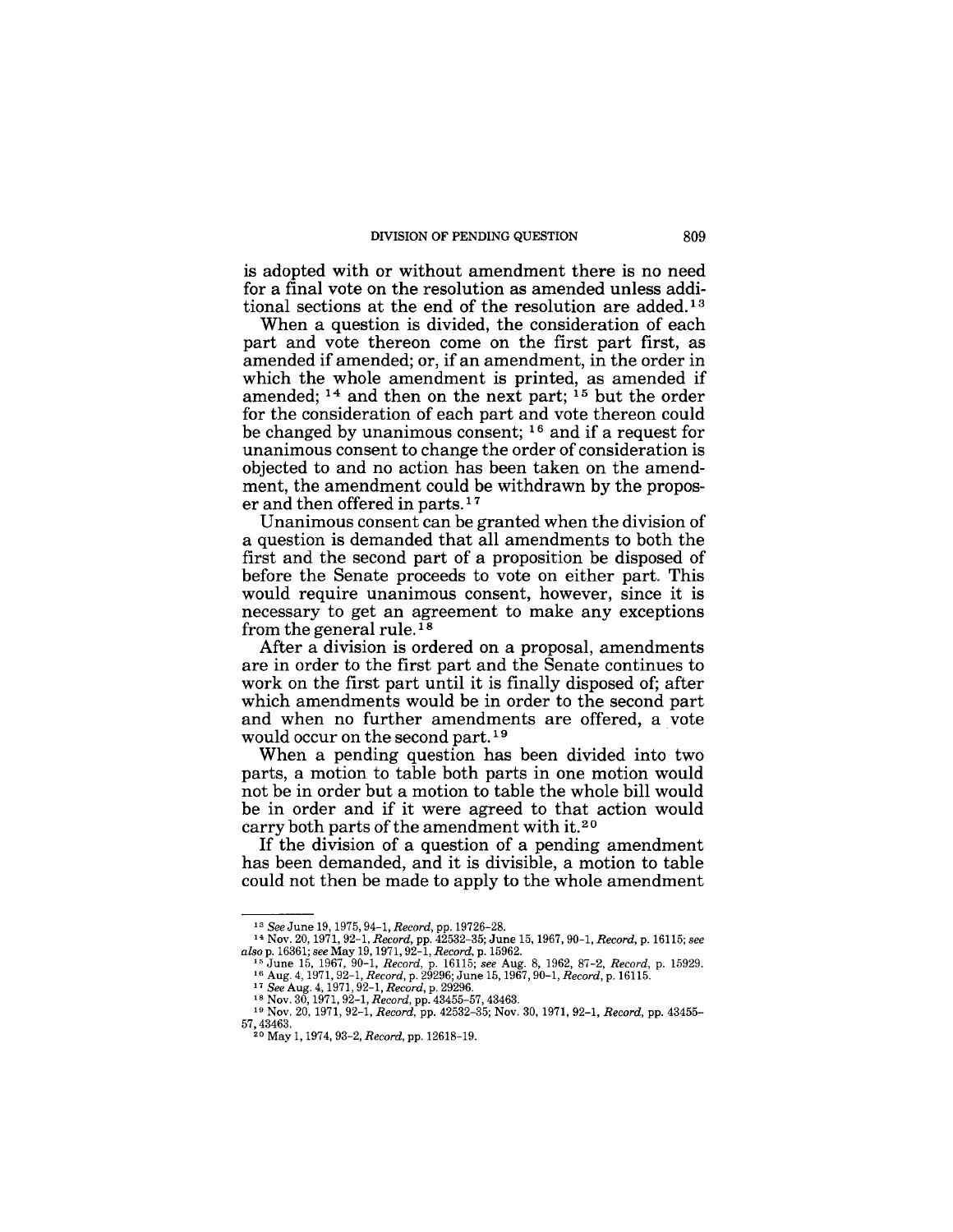since only the first part of the amendment would actually be pending before the Senate for action. 21

Where a joint resolution contains several titles, a vote on whether or not a title, after it has been amended, should be adopted or rejected is not in order.<sup>22</sup>

Final passage of a bill cannot be divided except by unanimous consent. Under Senate procedure, the final passage of a bill, with or without amendments, is accomplished by one vote, unless unanimous consent is granted to divide the issue.<sup>23</sup>

A bill or joint resolution which has been read the third time, and the question is put on its passage, is not susceptible of a division under the rule relating to division of amendments even though it contains several distinct and unrelated titles,  $24$  but must be voted upon as a whole;  $25$  a single vote must be taken on its passage.<sup>26</sup>

A motion to disagree to House amendments and ask a conference is divisible upon demand. The question of disagreeing to House amendments en bloc is not divisible, but a motion to concur in such amendments with an amendment has precedence.<sup>27</sup>

Where two amendments are reported to a resolution and there is intervening original text, the amendments, under the rule, would be voted on separately.<sup>28</sup>

A motion that the Senate recede from two amendments is susceptible of division, and upon demand should be divided.<sup>29</sup>

The question of the election of the chairmen of the standing committees and of the other members thereof is subject to a division upon demand of a Senator.<sup>30</sup>

A proposed unanimous consent agreement for final votes upon two bills on different days, having been submitted, the Presiding Officer held that, upon demand, the question was divisible. 3 1

<sup>21</sup> Aug. 31, 1976,94-2, *Record,* pp. 28585-86. 22 June 1, 1938,75-3, *Record,* p. 7860.

<sup>23</sup>*See* proceedings of May 10,1973,93-1, *Record,* pp.15242, 15254-55. 24 Feb. 16, 1932,72-1, *Record,* pp. 4035-36; *see also* Nov. 1954,83-2, *Record,* p. 15945.

<sup>&</sup>lt;sup>25</sup> Feb. 14, 1899, 55–3, *Record*, p. 1846.<br><sup>26</sup> Feb. 16, 1932, 72–1, *Record*, pp. 4035–36.<br><sup>27</sup> Feb. 17, 1915, 63–3, *Journal*, p. 117, *Record*, pp. 3932–36.<br><sup>28</sup> Nov. 10, 1954, 83–2, *Record*, p. 15945.<br><sup>28</sup> Jan. 2, 1

<sup>2&</sup>lt;sup>6</sup> Nov. 10, 1304, 30-2, *Record, p. 17101.*<br><sup>29</sup> Jan. 2, 1951, 81–2, *Record, p. 17101.*<br><sup>30</sup> May 28, 1919, 66–1, *Journal*, p. 32, *Record, pp.* 314–27.

<sup>31</sup> Apr. 8, 1916, 64-1, *Record,* p. 5720.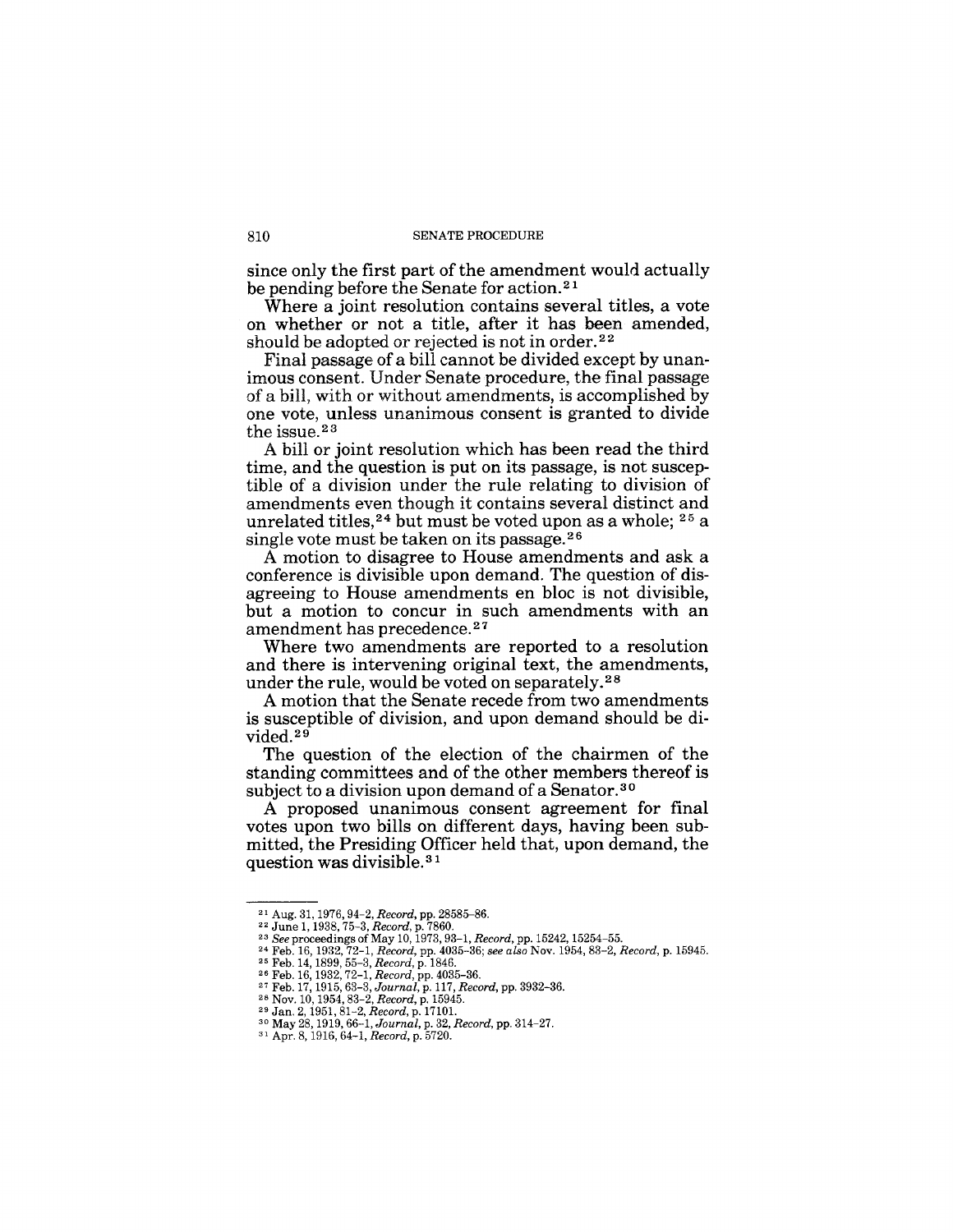Under an order providing for the consideration in executive session of two nominations, a Senator may demand a separate vote on each nomination. 3 2

The articles of treaties on different occasions have been voted on separately. 33

A purported reservation to a treaty, against which a point of order was made that it was in fact a qualified resolution of ratification and not in order in the Committee of the Whole, was held to be in order as a reservation, but not susceptible of division for vote. 34

An amendment to strike out and insert may not be divided. Under the rule, a motion to strike out and insert is one proposition and is indivisible and is not susceptible of division in any of its parts. 3 5

Where a bill contains several titles, division of the question to get a separate vote on each title of the bill before final passage is not in order,36 but a motion to strike one of the titles before the third reading would be in order.<sup>37</sup>

After a roll call has begun on a motion to recommit with instructions, it is not in order to demand a division of the question.<sup>38</sup>

When a division of question is requested, the voting will occur on each part in the order in which the amendment is printed, unless otherwise ordered. 39

Where the yeas and nays had been ordered on the amendment, prior to the division, a roll call vote will be had on each branch thereof.<sup>40</sup>

When the yeas and nays have been ordered on an amendment and that amendment is subsequently divided, the yeas and nays apply to each division.4 1

When a division of a question has been made, a request for the yeas and nays on both parts is not in order except by unanimous consent, but the yeas and nays would be in

<sup>38</sup>*See* May 19, 1952,82-2, *Record,* p. 5426. *39 See* May 19,1971,92-1, *Record,* p. 15962. 40 June 14, 1958, 85-2, *Record,* pp. 11212-13; June 19, 1958, 85-2, *Record,* p. 11716; Oct. 5, 1977, 95-1, *Record,* pp. 32405-10; July 27,1978,95-2, *Record,* pp. 23004-06; *see also,* footnote 268 in "amendments" chapter. 41 June 6,1985,99-1, *Record,* p. 14684.

<sup>32</sup> Mar. 4, 1935,74-1, *Record,* p. 2872. 33 Mar. 24, 1922, 67-2, *Record,* pp. 4486-96; Mar. 28, 1922, 67-2, *Executive Journal,* p.

<sup>623,</sup> Record. p. 4686.<br>
<sup>34</sup> Nov. 18, 1919, 66–1, Record, p. 8743.<br>
<sup>35</sup> Dec. 16, 1868, 40–3, Journal, p. 53; see Sept. 27, 1966, 89–2, Record, pp. 23931–32;<br>
July 27, 1964, 88–2, Record, p. 17043; Mar. 27, 1962, 87–2, Reco